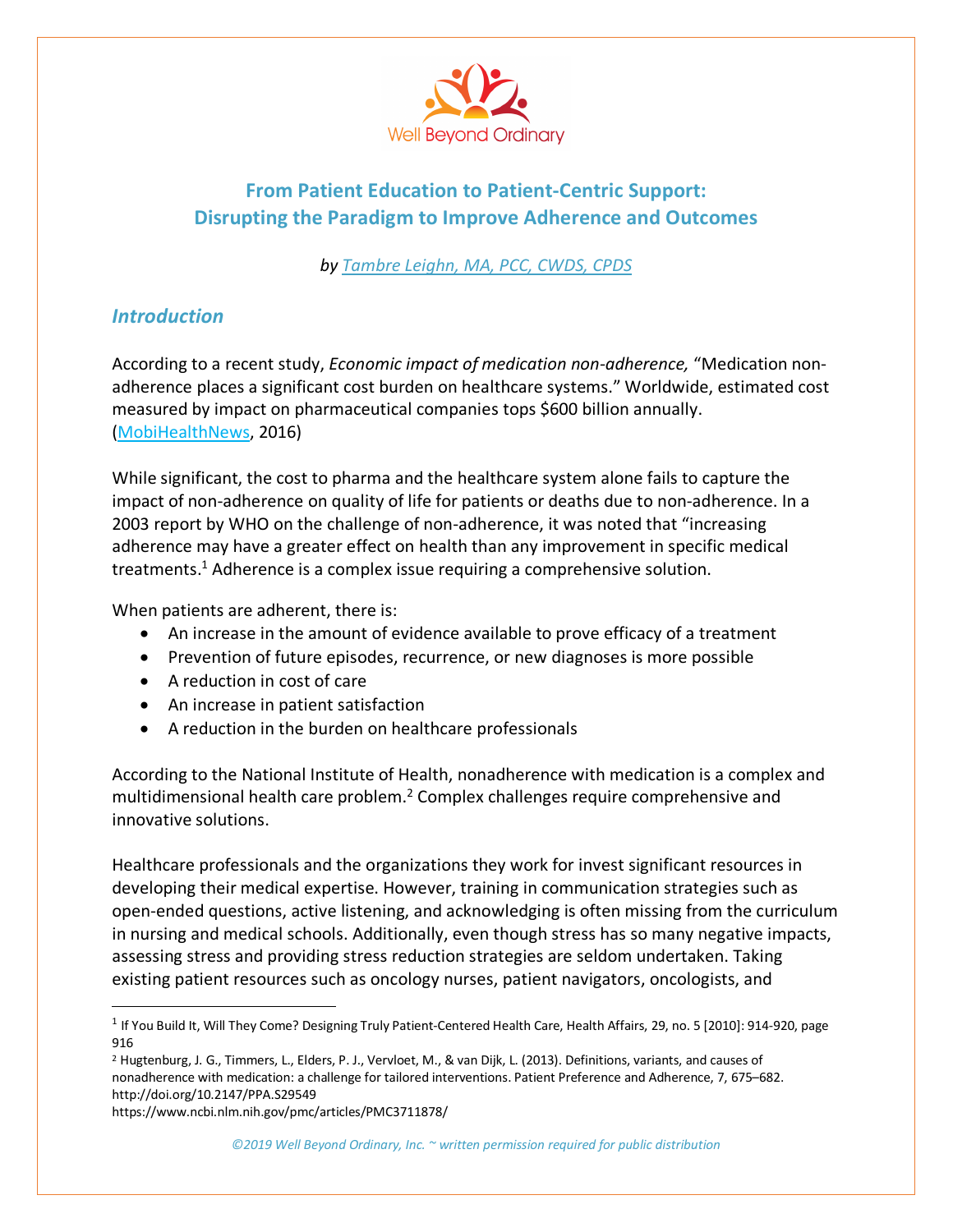

pharmacists and embedding coaching skills and strategies to improve adherence, we create a solution that improves the overall delivery of healthcare to patients.

# *Barriers to Adherence*

Some factors that have frequently been associated with nonadherence include:

- Patient-related factors (cognition, support, depression, and belief in value of therapy),
- Treatment-related factors (side effects, complexity of treatment, drug interactions, and label warnings)
- Healthcare system–related factors (lack of physician availability, lack of financial resources/insurance coverage, delays in obtaining prescription/refills, and delay in follow-up care). $3$

This is not a complete picture of what contributes to non-adherence. Little to no consideration is given to non-medical factors such as:

- Stress
- Caregiving responsibilities (children, aging parents)
- Work-related issues
- Patient mindset including limiting beliefs they may hold about efficacy and outcomes
- Impact of illness on relationships and social life
- Grief or feelings of loss related to changes caused by health challenges

Support and interventions need to be person-focused, not only disease state focused.

Another factor creating a barrier to adherence is that the old paradigm of patient education is not working. Communication perceived by the patient to be primarily one way focused on information coming at them is not effective. We need to move beyond education to engagement.

Patient engagement is defined as

…the desire and capability to actively choose to participate in care in a way uniquely appropriate to the individual, in cooperation with a healthcare provider or institution, for the purposes of maximizing outcomes or improving experiences of care. (Higgins, Larson, Schnal 2017)

 <sup>3</sup> http://www.jons-online.com/issue-archive/2016-issue/july-2016-vol-7-no-6/oral-chemotherapy-patient-education-andnursing-intervention/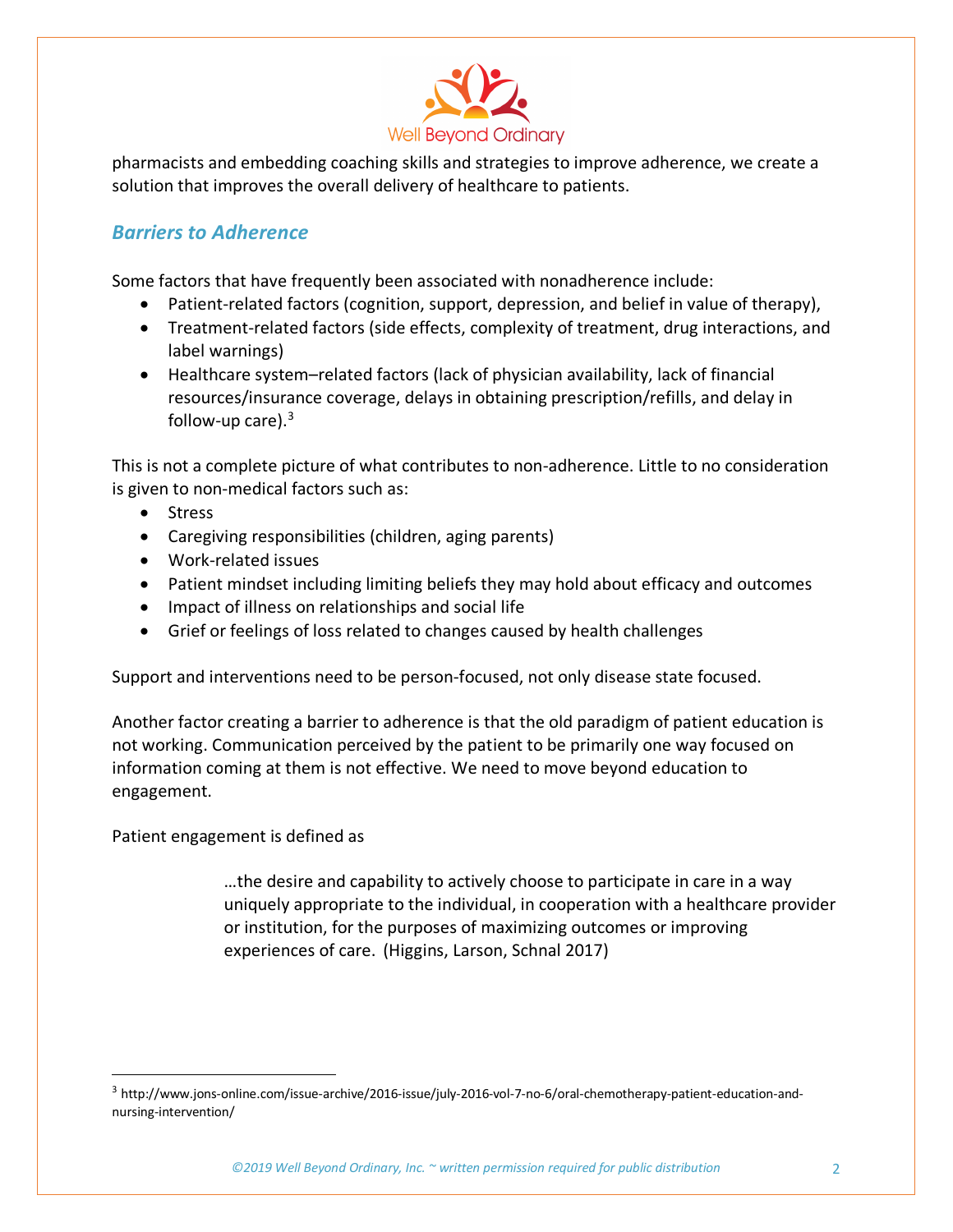

# *Critical Steps to Creating Patient Engagement*

Patient engagement is created by:

- Using a coaching based approach to patient communication
- Building trust and rapport through active listening, acknowledging, and other coaching skills
- Understanding the patient mindset
- Addressing stress, a significant block to behavior change and adherence
- Providing a structured approach to creating action plans and strategies

Patients are doing the best they can with the tools they have often under very trying circumstances. To expect them to make changes armed only with what they already know and education about their treatment alone is expecting too much. If they are taught a process for managing change and they are involved in designing interventions to break through potential barriers to adherence in advance, they can be part of the solution instead of being perceived as the problem when non-adherence occurs.

The client-centered focus of coaching provides the kind of environment that encourages patient engagement through the nature of the coaching relationship.

### *What is Health Coaching?*

Coaching is "a relatively new behavioral intervention that has gained popularity in health promotion, public health, and disease management because of the ability to address multiple behaviors, health risks, and self-management of illness in a cost-effective manner."4

According to the International Coach Federation, coaching is defined as

…partnering with clients in a thought-provoking and creative process that inspires them to maximize their personal and professional potential, which is particularly important in today's uncertain and complex environment.

Interventions that are informed by the principles of coaching change the typical wellness relationship where the expert dictates the path. Instead, through a coaching style approach, patients receive information from experts but, through guidance, assemble and create personal plans that uniquely fit their motivations and interests. Changing the paradigm in this manner places patients in the position of taking both responsibility for, and ownership of, their own care.

 <sup>4</sup> Effect of Motivational Interviewing-Based Health Coaching on Employees' Physical and Mental Health Status, Journal of Occupational Health Psychology, Vol. 11, No. 4, 358–365, 2006.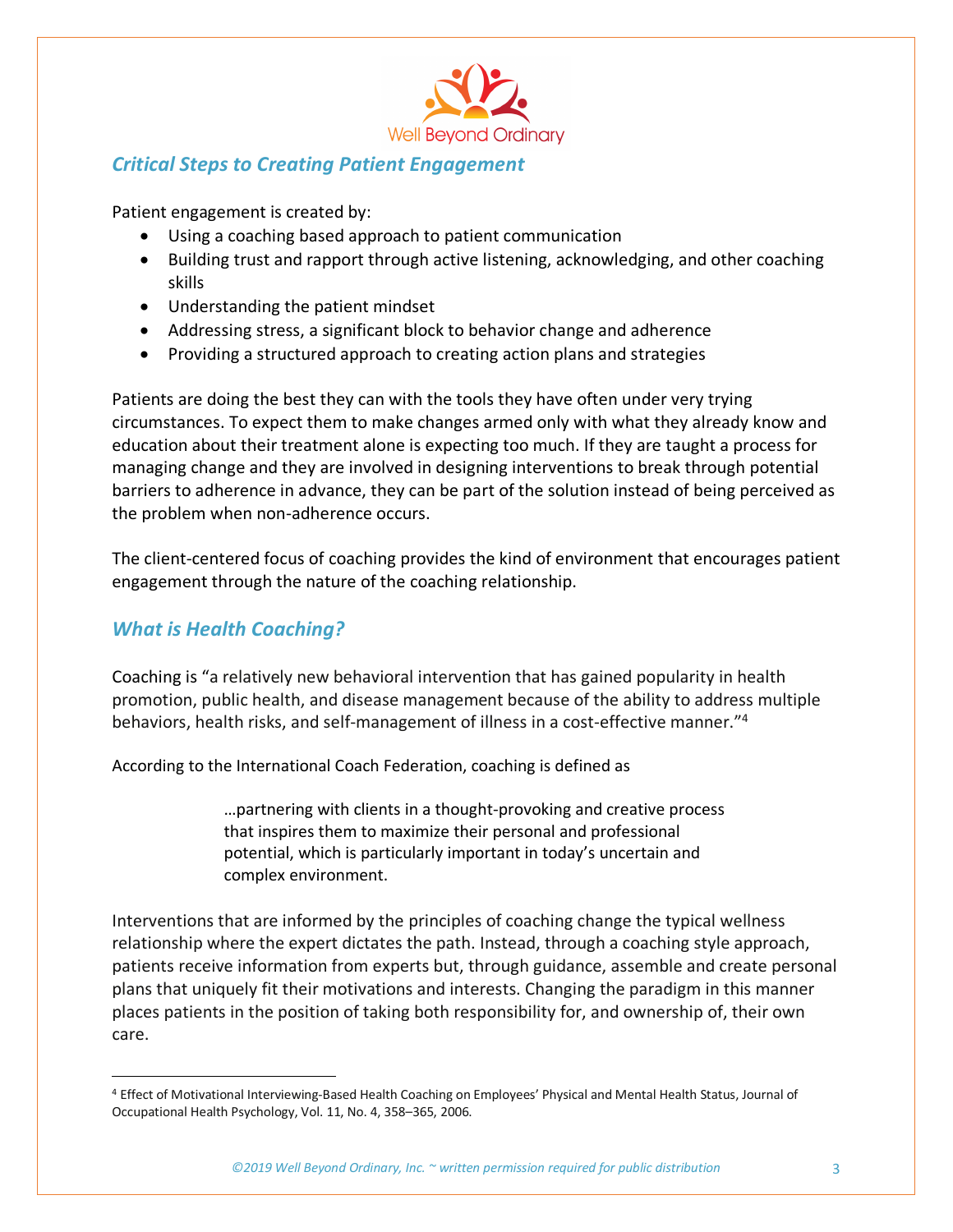

A beneficial outcome noted in a recent study on training healthcare professionals in coaching skills showed,

> Eighty-eight percent of professionals trained in health coaching reported an increased ability to engage patients as a result of the training.<sup>5</sup>

When patients are coached they can:

- Feel empowered to take charge of their lives
- Be more motivated to make healthy choices to improve their physical and emotional wellbeing
- Maximize their use of internal & external resources
- Improve their relationships with their caregivers, family, and friends
- Find the energy to feel like they are thriving, not just surviving
- Be more effective communicators with their healthcare providers
- Create their own strategies and action plans thereby increasing the likelihood they will make sustainable changes
- Feel more satisfied with the quality of care they are receiving
- Experience better outcomes

Core competencies covered include:

- Role of Stress in Behavior Change
- Intrinsic vs. Extrinsic Motivators
- Enhanced communication skills
- Identification of blocks to adherence
- Increasing patient self-efficacy, resilience, and self-confidence
- Patient mindset as positive mindset

Because coaching focuses on supporting patients to find their own solutions, it is well suited to and adaptable for use in different cultures and countries.

#### *What is Mindset…and Why Does It Matter?*

Mindset is made up of thoughts, attitudes, beliefs, and perceptions. These can be shifted or changed. Perceptions and beliefs can also be dependent on an individual's situation. What's important is whether the perception or belief is empowering or is limiting.

<sup>&</sup>lt;sup>5</sup> Survey: Health Coach Training May Improve Patient Engagement, Sabrina Rodak, Becker Hospital Review, June 10, 2013.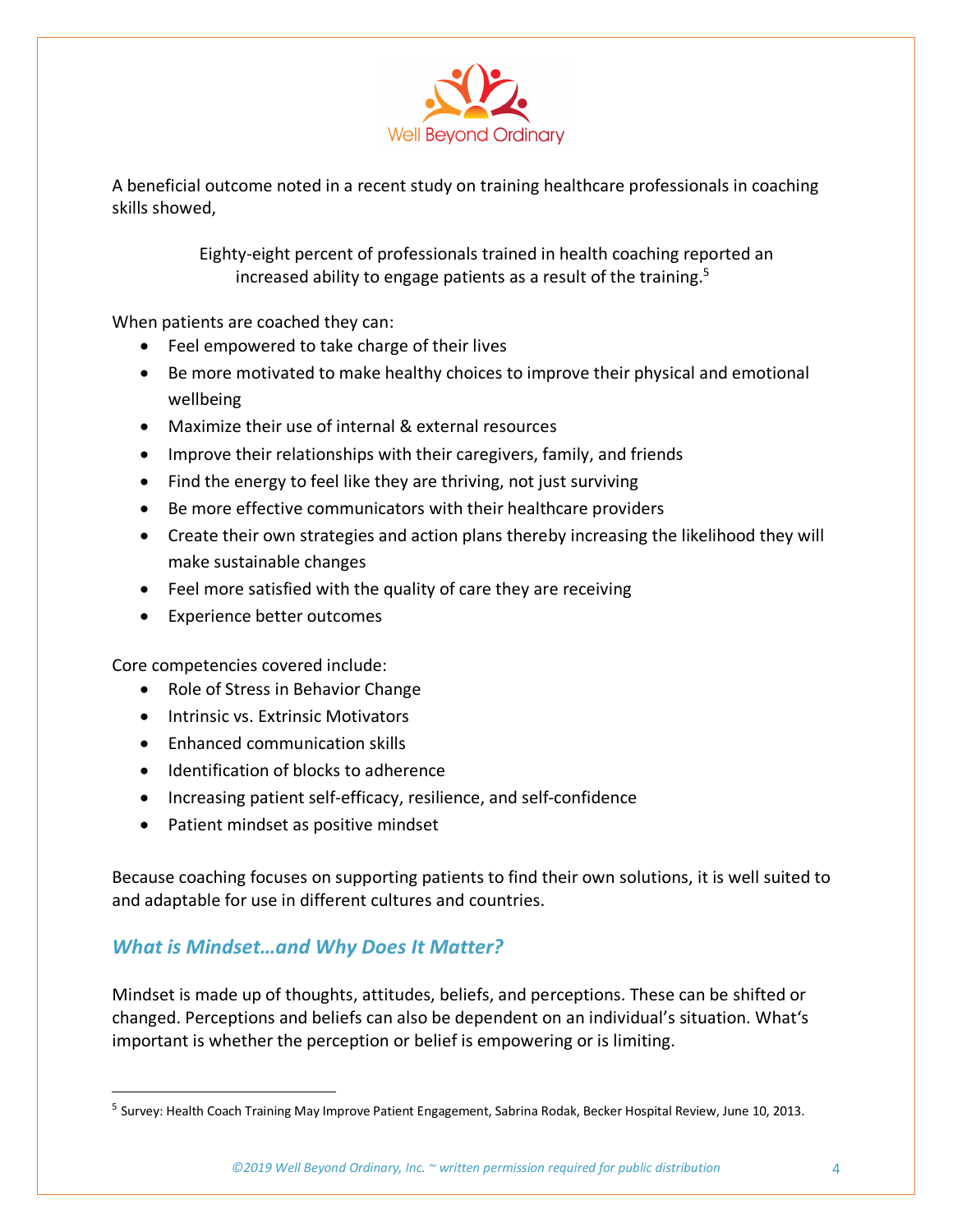

Mindset plays a critical role in how successful patients can be when adding a new medication to their daily routine. Remember, as a cancer patient starts a new treatment, there are many factors that influence whether or not they will stay on that treatment to completion.

When healthcare professionals understand the unique factors that create obstacles to adherence, including the role of the patient mindset, and have access to coaching skills and strategies to efficiently and effectively help patients break through those obstacles and shift to a "can do" mindset, everyone wins. We move from focusing on the problem of adherence to proactively setting the patient up with the best possible chance for success.

### *Stress and Behavior Change*

Executive functioning (EF) refers to the set of neurocognitive processes that govern our ability to:

- Problem-solve
- Observe current behavior
- Assess behaviors that are not aligning with our goals
- Modify our behavior to better meet goals

"Chronic stress severely disrupts two key processes attributed to the PFC [Prefrontal Cortex]: working memory and behavioral flexibility."6

Any attempt to create behavior change without assessing and addressing significant levels of stress, a highly common occurrence with those facing health challenges, will not be sustainable over time. Stress as an obstacle to behavior change is commonly overlooked and yet significant progress in reducing stress can be made at a very low cost compared to the cost of nonadherence.

# *Don't Change What You Do…Change HOW You Do It*

Healthcare professionals and the organizations they work for invest significant resources in developing their medical expertise. A cost-effective patient adherence intervention is one that is designed to enhance the ability of those already interfacing with patients by expanding the existing knowledge and skill base.

At a time when many organizations are moving to technology-based support solutions for patients, it is important to recognize that not all patients are comfortable with using technology and many, particularly those in low income areas, may have limited to no access. By taking

 <sup>6</sup> Journal of Neuroscience, The Prefrontal Cortex as a Key Target of the Maladaptive Response to Stress, João J. Cerqueira1, François Mailliet, Osborne F. X. Almeid3, Thérèse M. Jay, and Nuno Sousa, 14 March 2007, (11) 2781- 2787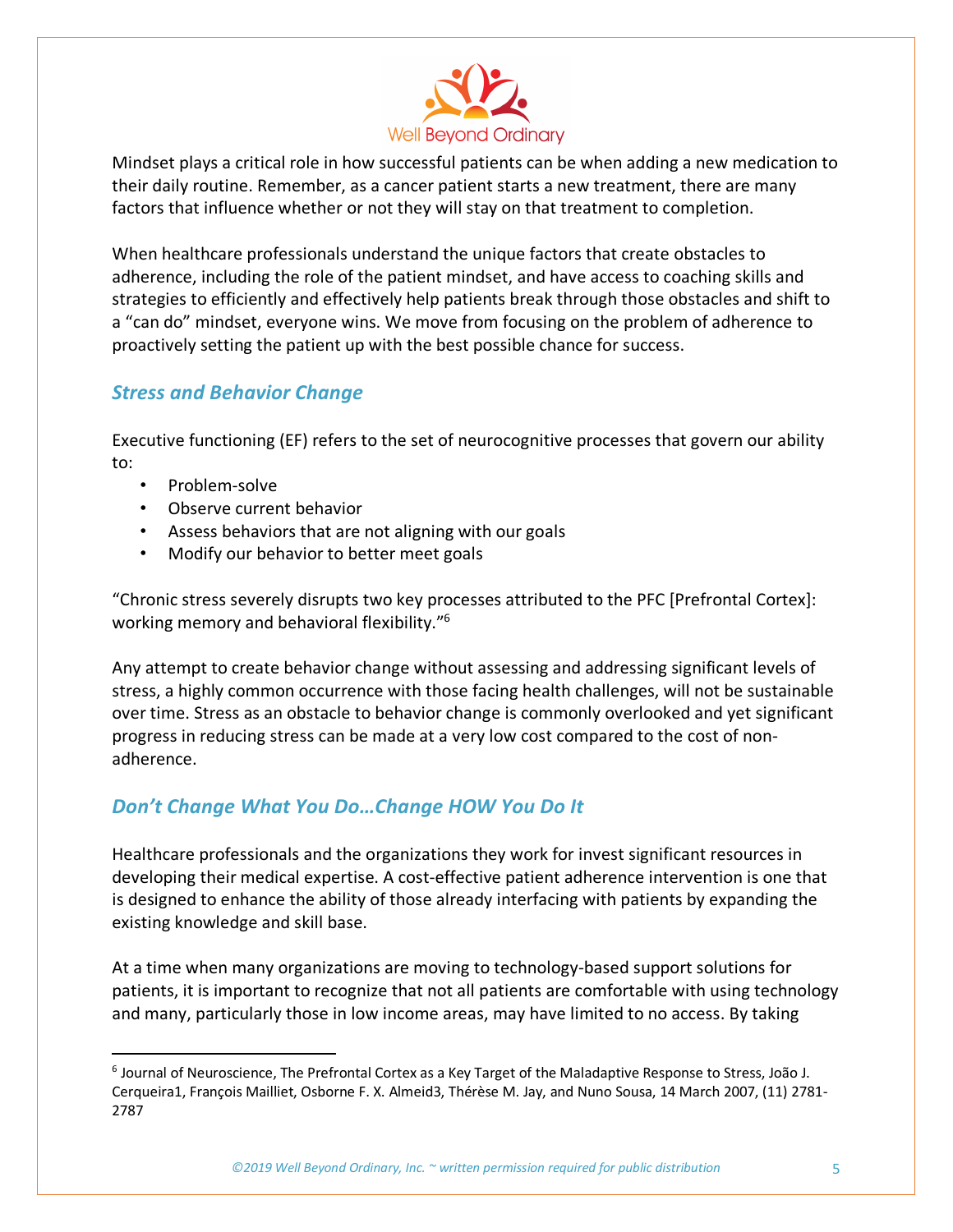

existing patient resources such as oncology nurses, patient navigators, oncologists, and pharmacists and embedding coaching skills and strategies to improve adherence, we create a solution that is not technology dependent and one that improves the overall delivery of healthcare to patients.

Training healthcare professionals in basic coaching skills, a structured approach to behavior change, and the importance of stress reduction and patient mindset in adherence creates a very holistic, well-rounded approach and allows your team to ensure they are coming from a true patient-centered approach in their care.

*Adherence isn't just about taking medication…it is about changing lives.*